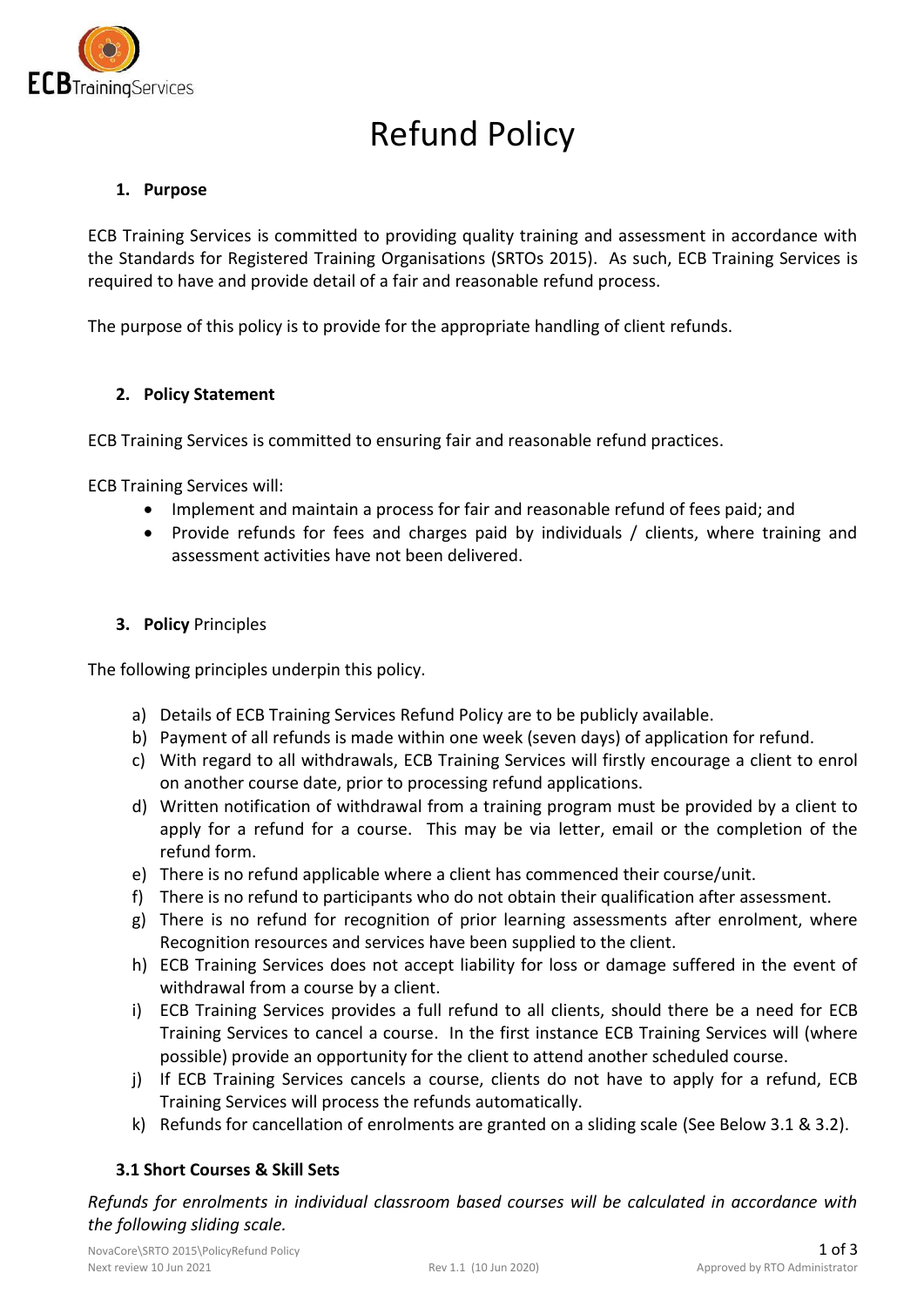

| <b>Reason for Refund</b>                                               | <b>Notification requirements</b>                                                   | Refund                                                                                |
|------------------------------------------------------------------------|------------------------------------------------------------------------------------|---------------------------------------------------------------------------------------|
| Client withdraws                                                       | In writing, eight (8) calendar days<br>or more prior to the course<br>commencement | 100% of the course fee (paid by the<br>client)                                        |
| Client withdraws                                                       | In writing, within seven (7)<br>calendar days prior to the course<br>commencement. | 75% of the full course fee<br>(regardless of how much the Client<br>has already paid) |
| Client withdraws                                                       | In writing, less than 24 hours<br>prior to course commencement.                    | Nil Refund                                                                            |
| Client withdrawn from the<br>course by ECB Training<br><b>Services</b> | After course commencement,<br>due to inappropriate behaviour                       | Nil Refund                                                                            |
| Course cancelled by ECB<br><b>Training Services</b>                    |                                                                                    | 100% of the course fee (paid by the<br>client)                                        |

- a) A fee equal to 25 % of the full fee is charged where cancellations occur within seven (7) days before commencement of an enrolled course or assessment.
- b) Fees are refunded in full where the client submits in writing reason for withdrawal, eight (8) days or more prior to commencement of an enrolled course or assessment.

## **3.2 Qualifications / Accredited Courses**

*Refunds for enrolments on nationally recognised qualifications (workplace based/traineeships) and accredited courses are subject to the following refund formula.* 

| Fee Type                          | <b>Description</b>                  | Fee \$\$                            |
|-----------------------------------|-------------------------------------|-------------------------------------|
| <b>Enrolment cancellation fee</b> | RTO administrative processes for    | \$150.00 per qualification          |
|                                   | processing of enrolment,            |                                     |
|                                   | reporting and other                 |                                     |
|                                   | administrative actions related to   |                                     |
|                                   | cancellation                        |                                     |
| Unit Fee - Commenced              | For all individual units            | Full Unit fee payable by the client |
|                                   | commenced/attended/                 | Nil Refund                          |
|                                   | completed from within the           |                                     |
|                                   | qualification / Accredited course   |                                     |
| Unit Fee - Not Commenced          | For all individual units <b>NOT</b> | Full Unit fee paid by the client is |
|                                   | commenced/attended/                 | Refunded                            |
|                                   | completed from within the           |                                     |
|                                   | qualification / Accredited course   |                                     |

## **4. ECB Training Services Responsibilities**

The Director ECB Training Services is responsible for ensuring compliance with this policy. <Position 1> of ECB Training Services will process refund requests within 1 week from the day of receipt.